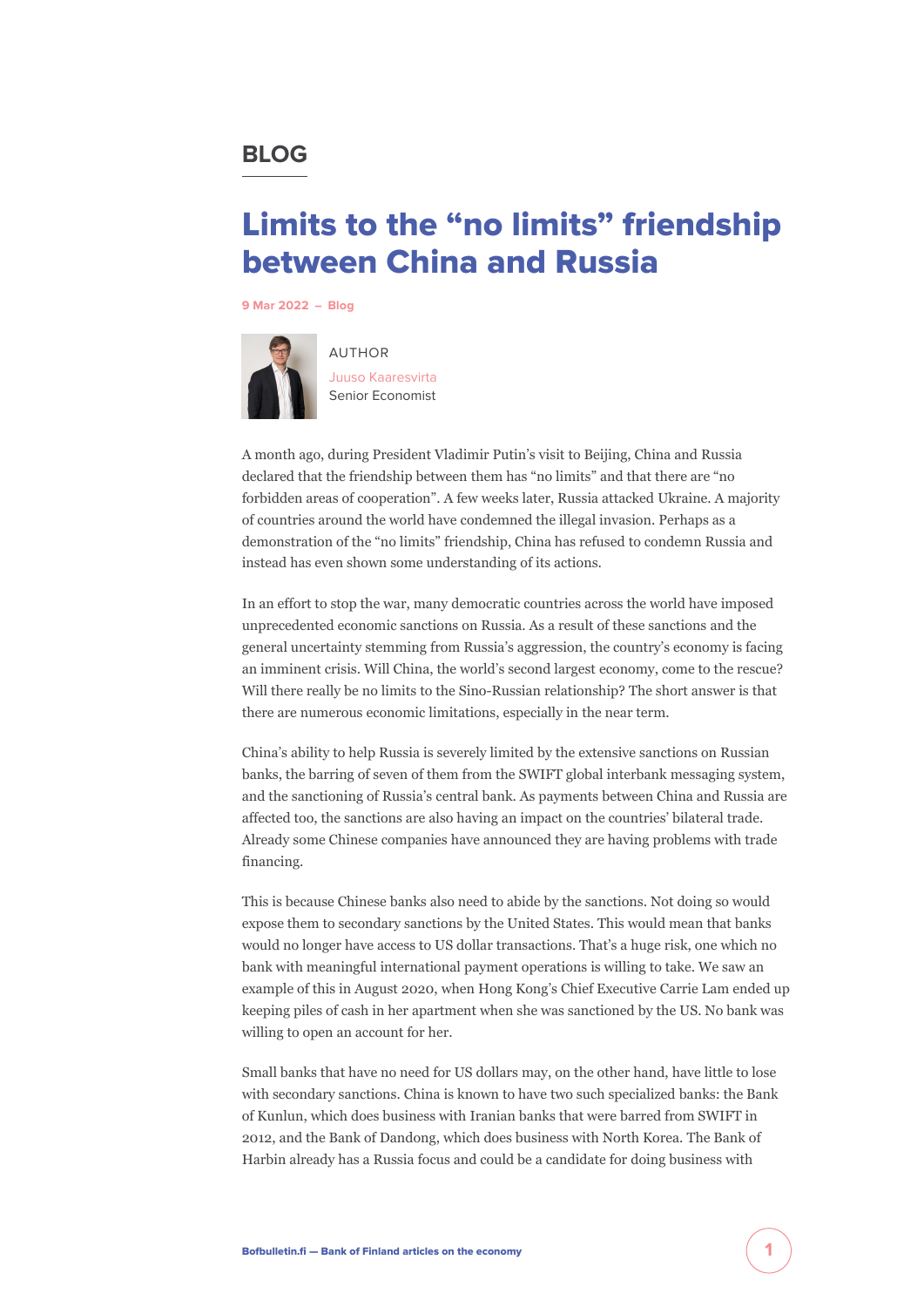sanctioned Russian banks. However, these banks are small, limiting their ability to provide services, and it will take time to open new accounts and move payments there.

China has been building its own international payment system, CIPS, for almost a decade. Given the current development stage, it is difficult to see that it would be used to circumvent Russia's sanctions. All Russian banks that are making CIPS payments still seem to use the global SWIFT system for messaging the payments. What's more, the CIPS payments by Russian banks most likely go through a Russian subsidiary of the Industrial and Commercial Bank of China. ICBC is the world's largest bank and has very much to lose if it were to have secondary sanctions imposed on it by the US. In addition, CIPS is designed to support international yuan payments and does not include the option of US dollar, euro or other major currency payments. Russian banks certainly would need a wide range of currencies, albeit mainly US dollars and euros.

So how about trade? China has a huge appetite for energy and raw materials, and Russia produces a lot of these. There are limits here too, however. The Skovorodino-Mohe oil pipeline from Russia to China has been running close to full capacity. This seems to be true for the pipeline from Kazakhstan to China as well, which is partly used to transport also Russian crude to China. Planning and building new pipelines would take years. Diverting Russia's European shipments to China would make the shipping distance extremely long and raise costs, as Russia's major oil export terminals are in the Baltic Sea. Likely shipping capacity also sets some limits. The current major discount available on Russian Urals crude compared to other oil blends indicates that the demand for Russian crude has declined drastically. China has not been able to step in quickly to replace the vanishing demand from other countries, despite the eagerness of Chinese companies to buy more discounted Russian oil.

As Russia is now in a weak position, Chinese companies are likely to exploit this by trying to negotiate long-term supply agreements for energy and other commodities with frontloaded payments. Such negotiations might take time though. Chinese companies will certainly be very interested in buying heavily discounted stakes in large Russian commodity producers as foreign companies are rushing to sell off these stakes. Any major Chinese greenfield investment in Russia is unlikely to materialize, at least in the immediate term.

The collapse of the ruble is also hurting China's ability to help. In particular, China could provide some of the technology banned by sanctions, but Russian purchasing power is much less than it was two weeks ago. Moreover, there are limits, too, to what China could export. For example, it is not able to manufacture all the sanctioned articles Russia may require, like advanced semi-conductors. A wide range of foreign companies have announced that they are pulling out of Russia completely or partially, leaving a void that Chinese companies will be unable to fill entirely.

While China is closely monitoring the actions against Russian aggression and building its experiences along the way, it is currently also battling with major domestic problems. Recorded COVID-19 cases are hitting their highest numbers since March 2020. A major element of China's economy, the real estate sector, is in serious trouble. GDP growth has slowed, and more stimulus measures are needed to spur GDP growth towards its freshly set target of 5.5%.